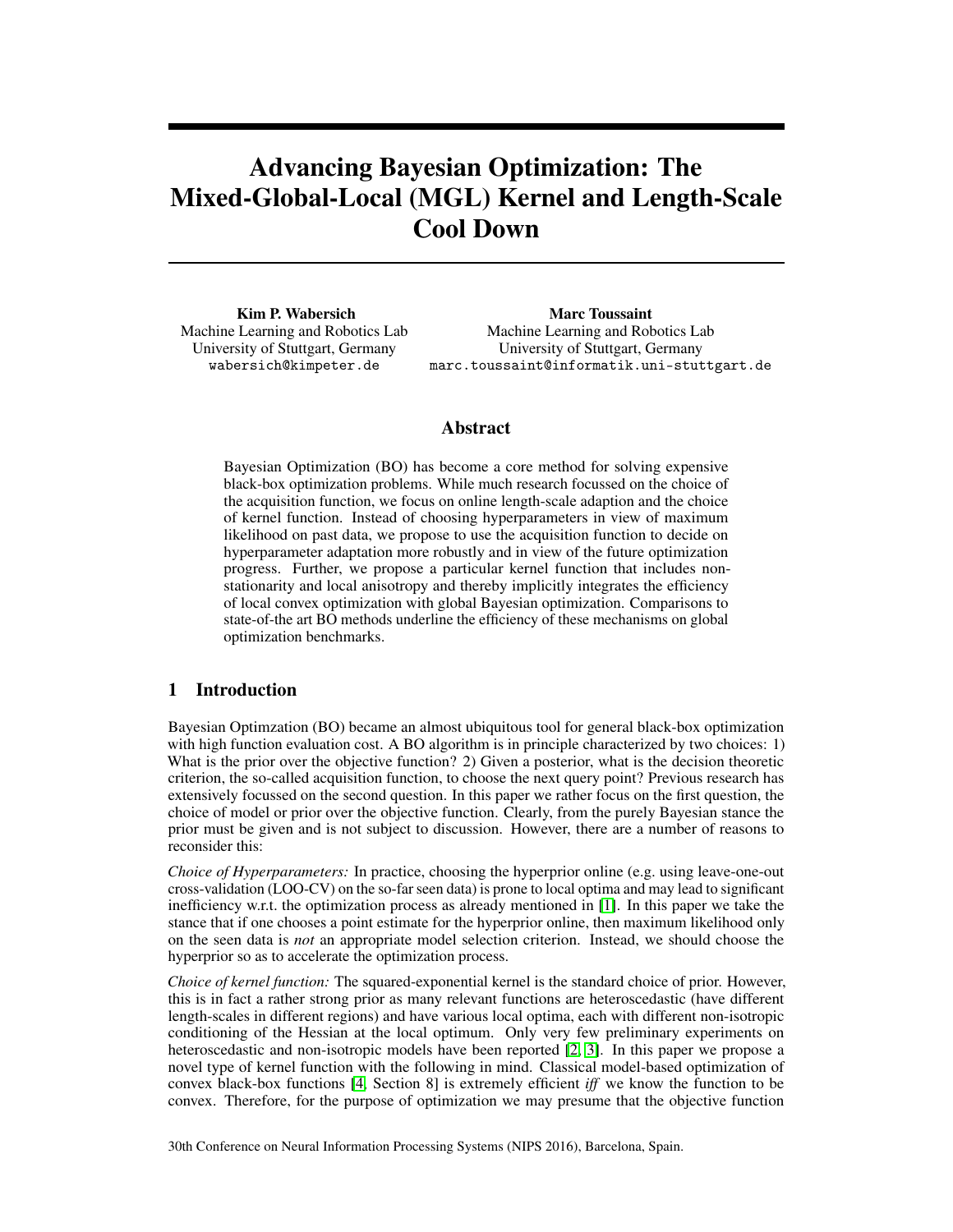has local convex polynomial regions, that is, regions in which the objective function is convex and can reasonably be approximated with a (non-isotropic) 2nd-order polynomial, such that within these regions, quasi-Newton type methods converge very efficiently. To this effect we propose the Mixed-Global-Local (MGL) kernel, which expresses the prior assumption about local convex polynomial regions, as well as automatically implying a local search strategy that is analogous to local model-based optimization. Effectively, this choice of kernel integrates the efficiency of local model-based optimization within the Bayesian optimization framework.

#### 1.1 Background

<span id="page-1-0"></span>Algorithm 1 General Bayesian optimization

1: **procedure** GBO(objective f,  $\mathcal{GP}(c_{\mu}, k)$ , max. Iterations N, acquisition function  $\alpha$ ) 2: init  $X_0 = \{x_{01}, ..., x_{0N_i}\}, x_0 \in \mathcal{D}$ 3: init  $y_0 = [\tilde{f}(\bm{x}_{01}), ..., \tilde{f}(\tilde{\bm{x}}_{0N_i})]^T$ 4:  $n \leftarrow 1$ 5: for  $n \leq N$  do 6: perform model adaption 7:  $\mathbf{x}_n = \operatorname{argmin}_{\mathbf{x} \in \mathcal{D}} \alpha_n(\mathbf{x})$ <br>8:  $X_n \leftarrow \{ \mathbf{x}_n \} \cup X_{n-1}$ 8:  $X_n \leftarrow \{x_n\} \cup X_{n-1}$ <br>9:  $\mathbf{u}_n \leftarrow \{f(\mathbf{x}_n)\} \cup \mathbf{u}_n$  $\boldsymbol{y}_n \leftarrow \{f(\boldsymbol{x}_n)\} \cup \boldsymbol{y}_{n-1}$ 10:  $n = n + 1$ 11: end for  $12:$  $n^* \leftarrow \operatorname{argmin}_n y_n \in \mathbf{y}_N$ <br>
return  $x_{n^*}$  > 13: **return**  $x_{n*}$  *⊳ best observation* 14: end procedure

<span id="page-1-1"></span>We consider the black-box optimization problem

$$
\boldsymbol{x}^* = \operatorname*{argmin}_{\boldsymbol{x} \in \mathcal{D}} f(\boldsymbol{x}) \tag{1}
$$

with an objective  $f : \mathcal{D} \to \mathbb{R}$  that maps a hypercube

$$
\mathcal{D} = \{ \mathbf{x} \in \mathbb{R}^d \mid x_i \in [0, 1] \subset \mathbb{R}, i = 1, 2, ..., d \}
$$
\n(2)

to real numbers. Therefor we use a Gaussian process (GP) [\[5\]](#page-4-4) prior over  $f$  with constant prior mean function  $\mu = c_{\mu}$ . Together with a covariance (kernel) function  $k(x, x')$  we write  $\mathcal{GP}(c_{\mu}, k)$  for the prior GP in short. A very common choice of kernel is the squared exponential (SE) kernel

<span id="page-1-2"></span>
$$
k_{\text{SE}}(\boldsymbol{x}, \boldsymbol{x}') = \sigma_f^2 \exp\left(-0.5\frac{||\boldsymbol{x} - \boldsymbol{x}'||^2}{l^2}\right).
$$
\n(3)

The GP model assumption about  $f$  builds the basis for many BO algorithms. A general prototype for such an algorithm is given in Alg. [1,](#page-1-0) where  $\alpha_n$  is the algorithm specific acquisition function. For experiments we will use the well known and theoretical extensively studied Expected Improvement (EI) [\[6\]](#page-4-5) acquisition function. In this work we particurlarly address the choice of  $k$  and the model adaption in Alg. [1,](#page-1-0) line 6.

#### 1.2 Related work

In [\[3\]](#page-4-2) they introduce the idea of *local* length-scale adaption based on maximizing the acquisition function (EI) value, which is not efficient as they say (and different to the cool down we propose). Nevertheless we endorse the underlying idea, since it is related to our motivation.

On the model side there are several ideas which yield non-isotropic models by building an ensemble of local isotropic kernels, e.g. based on trees [\[7\]](#page-4-6). We however introduce a specific kernel rather than a concept of combining kernels or Gaussian processes taylored for improving BO. Another approach was presented in [\[8\]](#page-4-7) which relies on a non-stationary input transformation combined with a stationary kernel for improving performance in case of non-stationary objective functions.

There are also concepts regarding locally defined kernels, e.g. [\[9\]](#page-4-8). The idea of [\[2\]](#page-4-1) is somehow closely related to ours, because they use a local and a global kernel function, which is a great approach, as we believe. They parametrize the location of the local kernel as well as the respective parameters. Consequently they end up with a large number of hyperparameters which makes model selection very difficult. In constrast to their work we are able to gain comparable or better performance in well-known benchmarks. At the same time we overcome the problem of many hyperparameters by a separated, efficient algorithm for determining the location of local minimum regions. Furthermore we use a non-isotropic kernel for better fitting local minimum regions.

### 2 Alpha-ratio cool down

In this section we address length-scale adjustment of an isotropic kernel during the optimization process as part of the general BO Algorithm (Alg. [1,](#page-1-0) Line 6).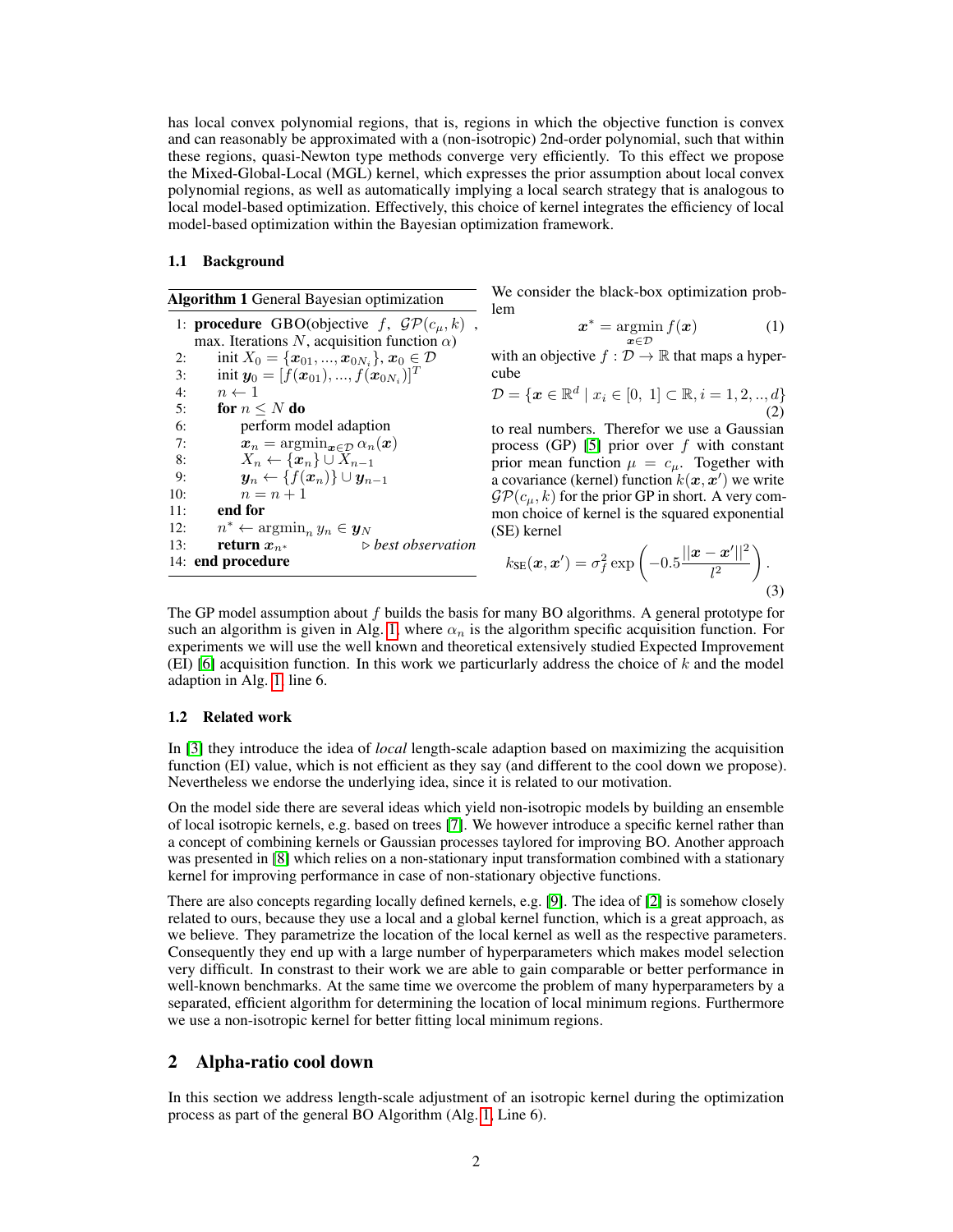Let  $l_{n-1}$  be the length-scale used in the previous iteration. In our approach we want to decide whether to reuse the same length-scale or decrease it to a specific smaller length-scale  $l_n < l_{n-1}$  in iteration *n*. In our experiments we will choose  $\tilde{l}_n = \max(l_{n-1}/2, \bar{l}_n)$ , where

$$
\bar{l}_n(d,\bar{c}) = \sqrt{-\frac{1}{2\log(\bar{c})}} \left( \frac{\Gamma(\frac{d}{2}+1)}{\Gamma(\frac{3}{2})} \pi^{0.5(1-d)} \frac{1}{n} \right)^{\frac{1}{d}} \tag{4}
$$

is a hard lower bound that encodes a minimal correlation  $\bar{c}$  between sampling points in case of an approximate uniform sphere packed data set  $X_n$ . Since Alg. [1](#page-1-0) will not select data in this "explorative" sense" the minimal correlation  $\bar{c}$  will be violated and thus serves as lower bound. We propose to use the aquisition function as a criterion for the decision to decrease the length-scale. Let

$$
\alpha_{r,n} := \frac{\alpha^*(\tilde{l}_n)}{\alpha^*(l_{n-1})}
$$
\n(5)

be the alpha-ratio, where  $\alpha^*(l) = \min_{\mathbf{x} \in \mathcal{D}} \alpha_n(\mathbf{x}; l)$  is the optimal aquisition value when using length-scale l. In typical situations we expect that  $\alpha_{r,n} > 1$  because the reduced length-scale  $l_n$ leads to larger posterior variance, which typically leads to larger aquisition values, i.e., more chances for progress in the optimization process. We turn this argument around: if  $\alpha_{r,n}$  is not *substantially* larger than 1, then choosing the smaller length-scale  $\hat{l}_n$  does not yield substantially more chances for progress in the optimization process. In this case, as a smaller length-scale has higher risk of overfitting, we decide to stick to the old length-scale  $l_{n-1}$ .

In summary, in our *alpha-ratio (AR) cool down* for length-scale adaption we have a fixed threshold  $\bar{\alpha}_r > 1$  and choose  $l_n = \tilde{l}_n$  as new length-scale if  $\alpha_{r,n} > \bar{\alpha}_r$ , and  $l_n = l_{n-1}$  otherwise.

## 3 Mixed-global-local kernel

We assume that each local (global) optimum  $x_i^*$  of [\(1\)](#page-1-1) is within a neighbourhood  $\mathcal{U}_i(x_i^*)$  that can be approximated by a positive definite quadratic function. More precisely:

<span id="page-2-0"></span>**Definition 1.** Given a data set  $D = \{(\boldsymbol{x}_i, y_i)\}\$ , we call a convex subset  $\mathcal{U} \subset \mathcal{D}$  a convex neighbor*hood if the solution of the regression problem*

$$
\{\beta_0^*, \beta_1^*, B^*\} = \underset{\beta_0, \beta_1, B}{\text{argmin}} \sum_{k: \mathbf{x}_k \in \mathcal{U}} \left[ (\beta_0 + \beta_1^T \mathbf{x}_k + \frac{1}{2} \mathbf{x}_k^T B \mathbf{x}_k) - y_k \right]^2, \tag{6}
$$

 $(\mathbf{x}_k \in \mathcal{U})$  *the data points in*  $\mathcal{U}$ *) has a positive definite Hessian B.* 

If we are given a set  $\{\mathcal{U}_i\}$  of convex neighborhoods that are pair-wise disjoint we define the following kernel function:

Definition 2. *The Mixed-Global-Local (MGL) kernel is given by*

$$
k_{MGL}(\boldsymbol{x}, \boldsymbol{x}') = \begin{cases} k_q(\boldsymbol{x}, \boldsymbol{x}'), \ \boldsymbol{x}, \boldsymbol{x}' \in \mathcal{U}_i, \\ k_s(\boldsymbol{x}, \boldsymbol{x}'), \boldsymbol{x} \notin \mathcal{U}_i, \boldsymbol{x}' \notin \mathcal{U}_j \\ 0, \ else \end{cases}
$$
(7)

*for any*  $i, j$ *, where*  $k_s$  *is a stationary-isotropic kernel* [\[5\]](#page-4-4) *and* 

<span id="page-2-1"></span>
$$
k_q(\boldsymbol{x}, \boldsymbol{x}') = (\boldsymbol{x}^T \boldsymbol{x}' + 1)^2 \tag{8}
$$

*the quadratic kernel.*

This kernel is heteroscedastic in the sense that the quadratic kernels in the convex neighborhood implies fully different variances than the "global" stationary-isotropic kernel around the neighborhoods.

For determining  $U_i$  we discretize the search space using the samples as centers for k-nearest-neighbor (kNN) search. As soon as a kNN tuple of samples satisfy Def. [1,](#page-2-0) we get a ball shaped local minimum region candidate. We add a local convergence criteria, that is, the minimum of a local region must have a minimum distance  $\epsilon > 0$  to any sample. At the end we remove all region candidates that overlap with better regions.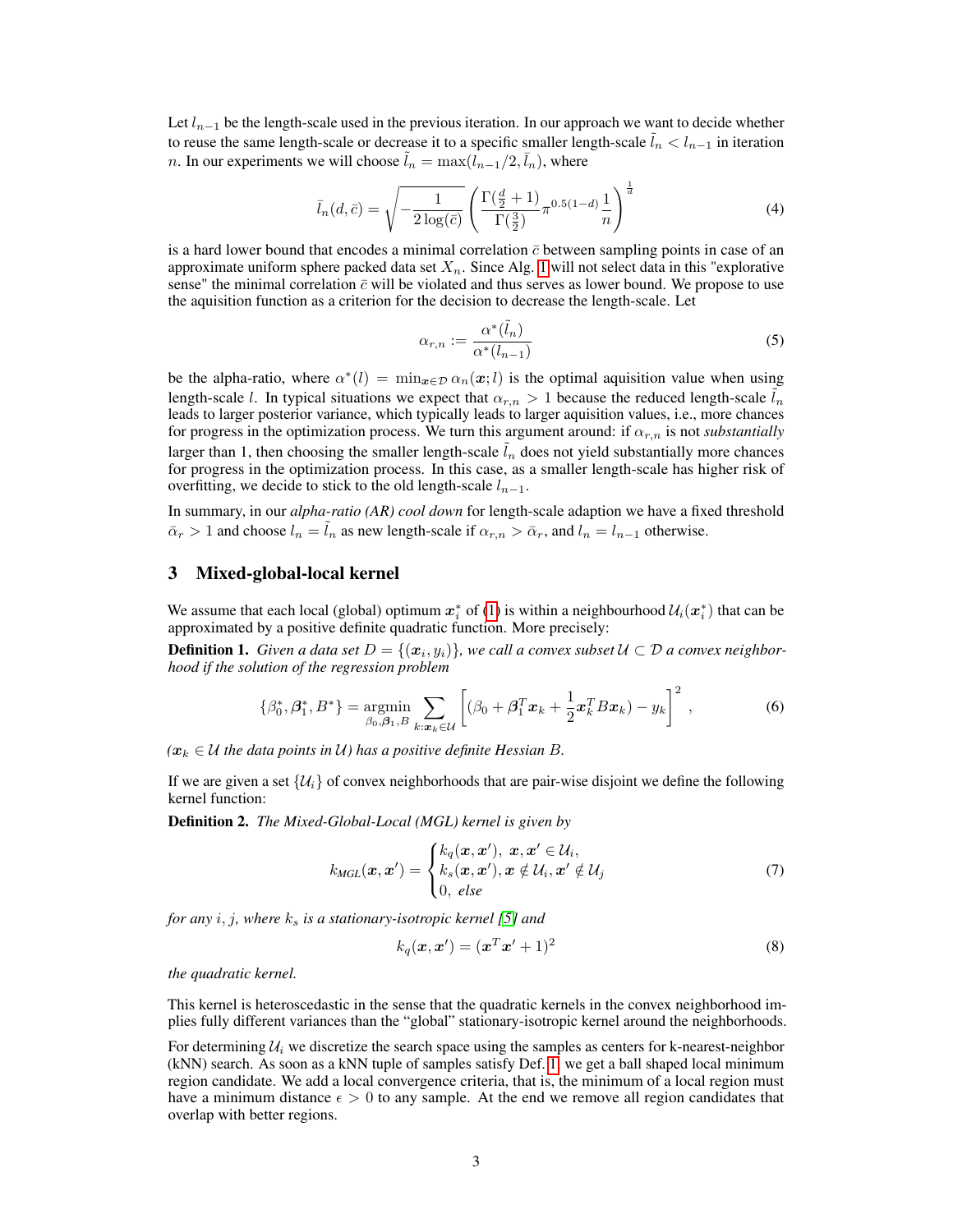<span id="page-3-0"></span>

Figure 1: Comparison of recent Bayesian optimization algorithms with synthetic test functions.

# 4 Empirical results

For all tests we choose the following configurations: We set  $\bar{c} = 0.2$ ,  $\bar{\alpha}_r = 1.5$ . For the MGL-kernel [\(7\)](#page-2-1) we take the SE kernel [\(3\)](#page-1-2) for  $k_s$ . We estimated the observation variance  $\sigma_f^2$  in (3) and the constant mean of the prior GP via maximum likelihood and scaled the observation variance down by factor 100 for consistency with the quadratic part of [\(7\)](#page-2-1) if any local region is detected. For computing Alg. [1](#page-1-0) line 7 we first solved the minimization using the  $k<sub>s</sub>$  kernel of [\(7\)](#page-2-1) and compared it with the results of the minimization problems using the  $k_q$  kernel for each local minimum region  $\mathcal{U}_i$  since all the regions for the different kernel parts are disjoint. We used three samples as initial design set, chosen by latin hypercube sampling.

In the following we will often refer to an *optimal* choice of hyperparameters. By this we mean that 1000 random samples from the respective objective function are taken. On this data an exhaustive LOO-CV is used to select the length-scale, and max-likelihood to select the prior variance  $\sigma_f^2$  and mean-prior  $c_\mu$ .

In Fig. [1](#page-3-0) we report on results using several synthetic benchmark functions. Shown are predictive entropy search (PES) [\[10\]](#page-4-9) (which treats hyperparameters in a Bayesian way in the acquisition function), infinite metric GP optimization (IMGPO) (which uses a Bayesian update for hyperparameters in each iteration), classical EI with optimal hyperparameters, and EI using our alpha-ratio model adaption and the MGL-kernel (EI AR  $+$  MGL). For all performance tests where we show the log10 median performance (Immidiate Regret (IR)), we made 32 runs and estimated the median variance via bootstrapping. The errorbars indicate one times the standard deviation. In addition to commonly considered benchmark functions (Rosenbrock, Branin-Hoo, Hartmann3D, Hartmann 6D) taken from [\[11\]](#page-4-10), we show a simple quadratic function in the interval  $[-2, 2]^2$  and an exponential function of the form  $f_{\text{exp}}(x) = 1 - \exp(x^T C x)$  with  $C := \text{diag}([10^{0/(d-1)}, 10^{1/(d-1)}, \dots, 10^{(d-1)/(d-1)}])$  on the same interval in respective dimensions d.

The MGL-kernel outperforms significantly in case of the quadratic and the more quadratic like Rosenbrock objective. Also for Branin-Hoo, Hartmann 6D and Exponential 5D our method significantly outperforms existing state-of-the-art Bayesian optimization methods. In case of Hartmann 3D, PES turns out to work better. Nevertheless we want to emphasize the outstanding improvement compared to plain EI with optimal hyperparameters in every test case.